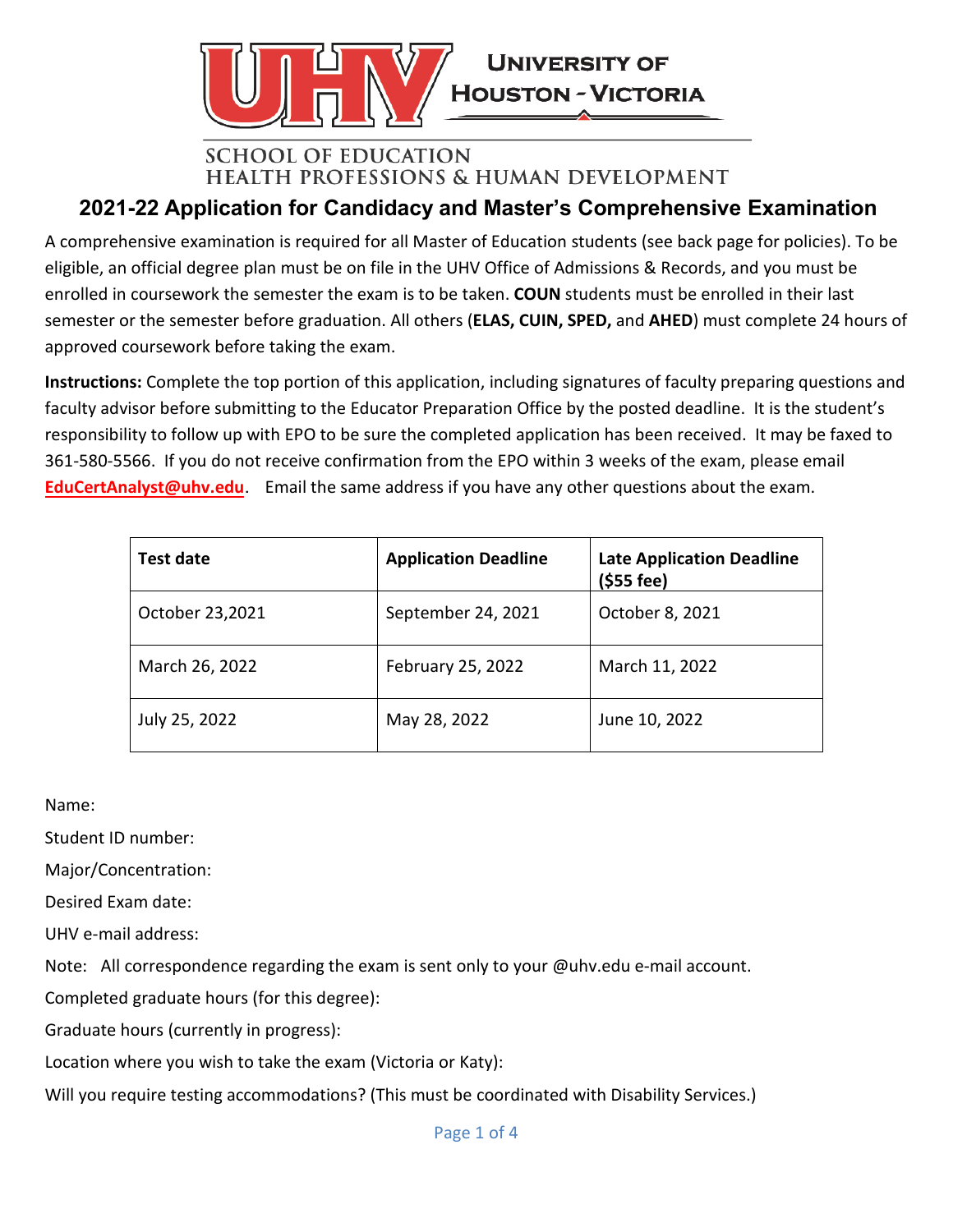The following section does not apply to Counseling students (who take a multiple-choice comprehensive exam) or ELAS students (where comps questions are administered by the program). AHED, CUIN, and SPED students: Work with your faculty advisor to determine who will write the questions. It is your responsibility to initiate these conversations.

Questions will be written by the following faculty

| --  |  |
|-----|--|
| . . |  |
|     |  |

#### Signature (or **attached e-mail with faculty member's consent**)

| 2. $\overline{\phantom{a}}$                                                                                           |  |
|-----------------------------------------------------------------------------------------------------------------------|--|
| $\overline{\mathbf{3.}}$ $\overline{\phantom{1.}}$                                                                    |  |
| I have read and agree to the Master Comprehensive Examination Policies:                                               |  |
|                                                                                                                       |  |
| Date: $\frac{1}{\sqrt{1-\frac{1}{2}}\cdot\frac{1}{2}}$                                                                |  |
|                                                                                                                       |  |
| Date: $\frac{1}{\sqrt{1-\frac{1}{2}}\cdot\frac{1}{2}}$<br><u> 1989 - Andrea Barbara, amerikan personal (h. 1989).</u> |  |
|                                                                                                                       |  |
| Date: $\_\_$                                                                                                          |  |
|                                                                                                                       |  |

### **Test Outcome**

**Q** Conditional Failure

 $\Box$  Fail

#### **Associate Dean/Dean Signature:** \_\_\_\_\_\_\_\_\_\_\_\_\_\_\_\_\_\_\_\_\_\_\_\_\_\_\_\_\_\_\_\_\_\_\_\_\_\_\_\_\_\_\_\_\_\_\_\_\_\_\_\_\_\_\_\_\_\_\_\_\_\_\_

**Date:** \_\_\_\_\_\_\_\_\_\_\_\_\_\_\_\_\_\_\_\_\_\_\_\_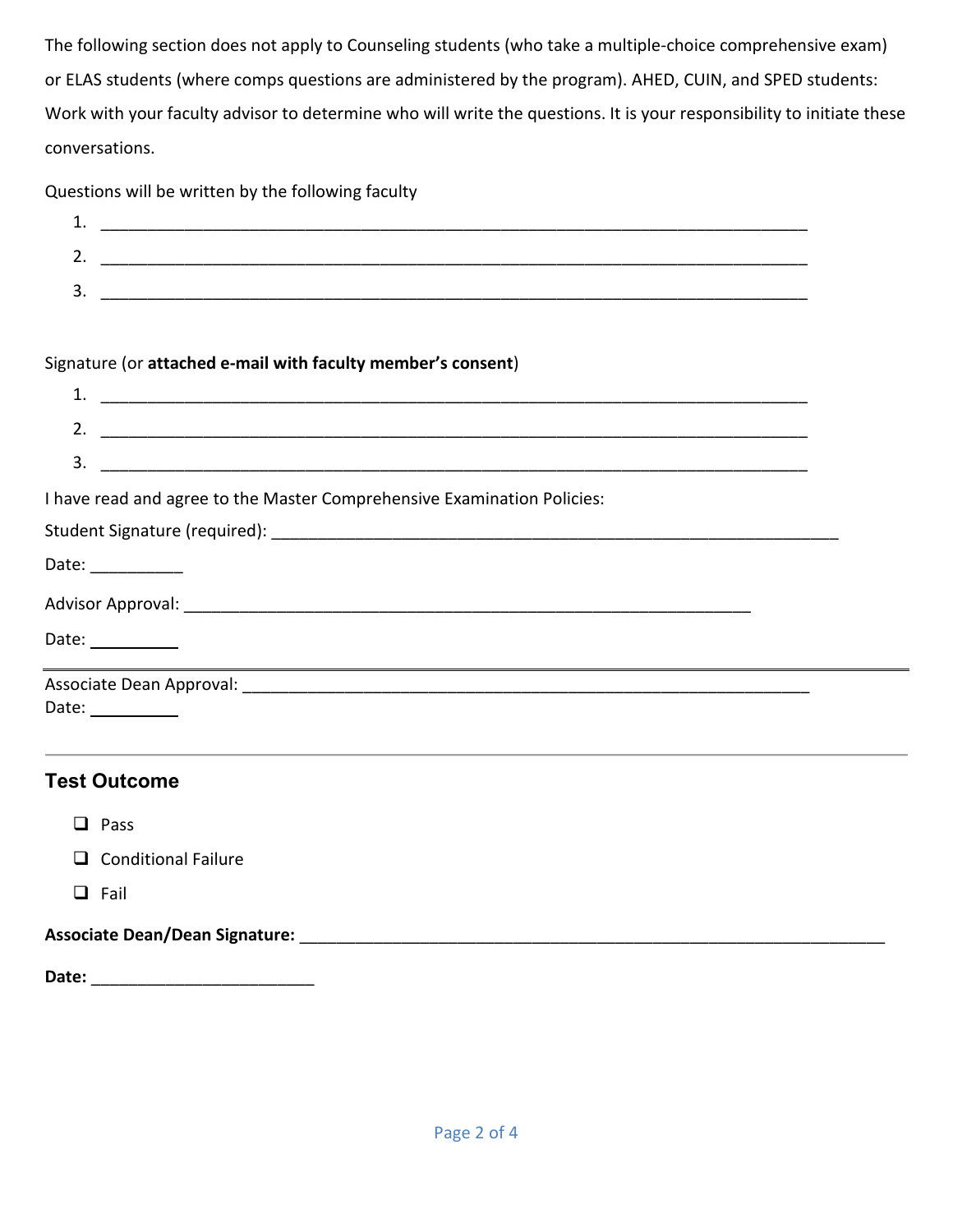## **Master's Comprehensive Examination Policies**

## **The Purpose of the Comprehensive Examination:**

- To provide the student with an opportunity to demonstrate a synthesis of knowledge gained through the Master's program coursework.
- To assess the student's knowledge gained in coursework and his/her ability to retain and use this knowledge over a long period of time.
- To assess the student's ability to clearly communicate information and ideas related to the profession.

## **Scoring the Exam:**

*All programs except Counselor Education:* The exam consists of three essay questions. Each question will be evaluated on a "pass" or "fail" basis by the committee member (usually within two weeks).

- A. The exam will be evaluated on a "pass" (pass all three question); "Conditional Fail" (pass two questions and fail one question); or "fail" (fail two or three questions).
- B. If a student receives a Conditional Fail on the exam, he/she may arrange to meet with the committee member to determine the process for removing the deficiency.
- C. If a student receives a Fail on the exam, he/she must reapply to retake the exam on the next scheduled test date.
- D. Candidates who receive Conditional Fail or Fail on three successive attempts of a comprehensive exam will be terminated from the program.
- E. For CUIN and SPED students, the committee will consist of: A faculty member from the Major area A faculty member from the Supporting Area A faculty member from the Master Common Core Area The student's advisor must be one of these faculty members.
- F. For students in the Discipline/Instruction track of the Adult and Higher Education program, one question must be written by a faculty member in the content/discipline area (e.g., English, Psychology, etc.).

*Counselor Education students:* Students are expected to attain a 75% correct response in order to successfully pass their Comprehensive Examination.

A. Students who do not meet a 75% correct response rate may retake the exam before the end of the semester.